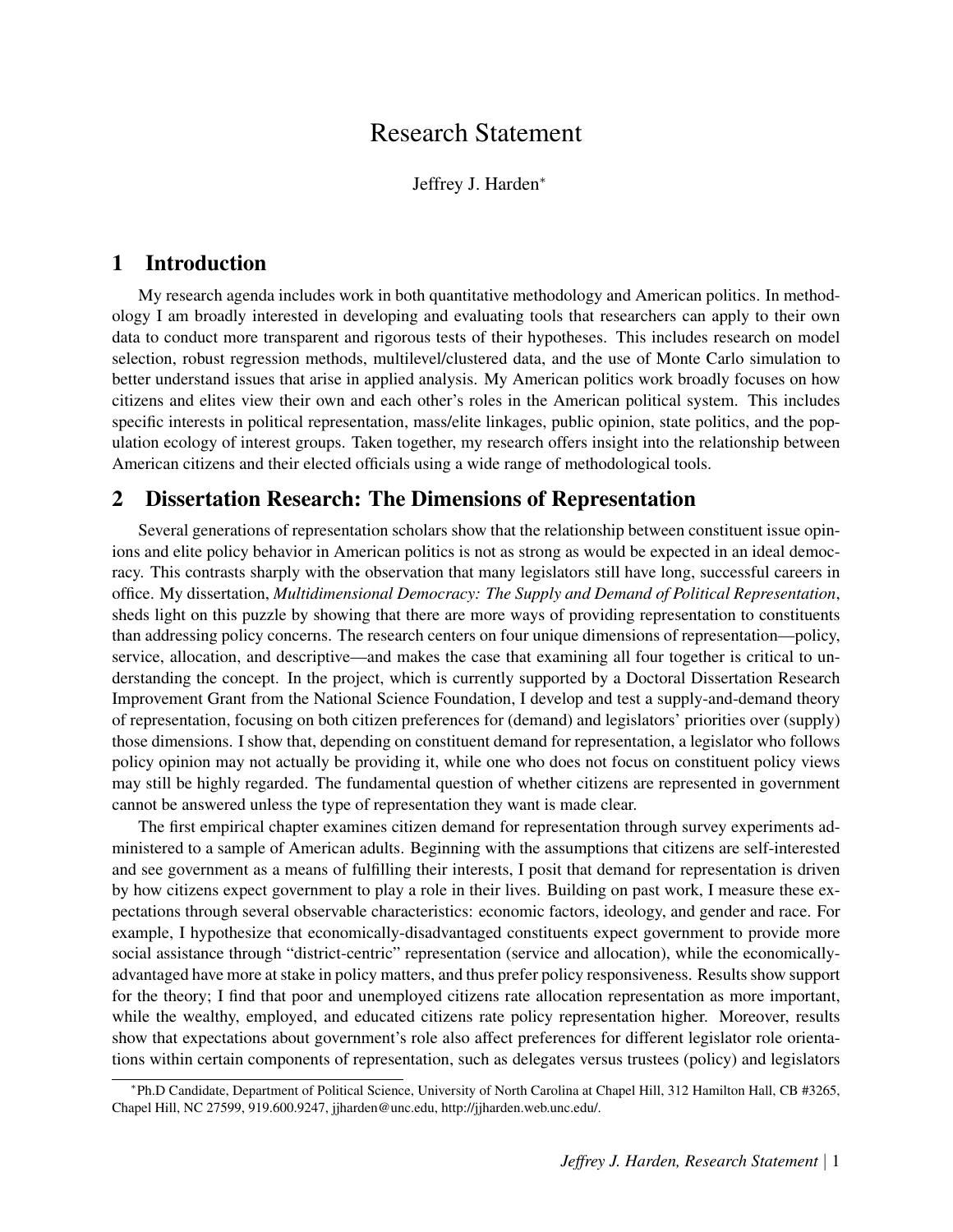who bring home pork barrel funding versus securing the district's "fair share" of funding (allocation). In short, this aspect of the project demonstrates that from citizens' perspectives, representation is not just voting according to constituent policy preferences. Instead, representation means bringing government to the areas of citizens' lives where it can be most relevant and helpful. This paper is currently under review at *American Journal of Political Science*.

The second empirical chapter focuses on legislators' priorities over the four dimensions of representation. I posit that legislators emphasize the different dimensions in a strategic manner to further the goal of re-election. Given the constraints of limited resources and costs of time and energy associated with each component of representation, legislators must choose their representational focus based on perceived electoral benefits. Using data from survey experiments administered to 1,175 state legislators, I find that institutional, district, and individual-level traits alter these resources, costs, and benefits, thereby driving legislators' strategic representational behavior. For example, professional legislators, who have more time, staff, and other resources, prioritize service more highly than do citizen legislators. In contrast, those in multimember districts place less emphasis on service. I contend that the presence of additional representatives in the district provides incentive to avoid the high per-constituent cost of case work. Finally, I find evidence of a strategic element in descriptive representation. Black legislators in majority-black districts are substantially more likely to consider descriptive representation to be a part of their job compared to white legislators and even compared to other black legislators in majority-white districts. A draft of this paper is currently being revised for submission this fall.

The third and final empirical chapter also assesses legislators' representational priorities, but with data from a new archive of approximately 2,800 state legislators' websites from 2010. With help from research assistants, I am currently coding this archive to measure legislators' emphasis on the four dimensions of representation. This will produce indicators for the presence of each one, measures of which dimension is most prominently visible on the site, measures of the amount of detail for each dimension, and measures of the proportion of each site devoted to each dimension. I plan to model these outcomes with variables representing the theoretical framework outlined above: state institutions, district-level characteristics, and individual-level factors. This paper will be completed by Spring 2012.

### 2.1 Future Plans

To date, I have completed two of three main empirical chapters of the dissertation. I plan to defend it in March 2012. I am also planning additional projects beyond the dissertation that will involve connecting these original data sets with one another. For example, I plan to use my survey data and district demographic data to measure district-level preferences for the dimensions of representation. I will then merge those data with the legislator data sets to assess whether there are electoral consequences for "multidimensionally out-of-step" legislators—those whose representational priorities do not match constituent demand.

## 3 Quantitative Methodology

My research to date in methodology focuses on developing and comparing new and competing methods to provide applied researchers with practical guidance for better analyzing their own data. This includes four published articles, two papers in the "revise and resubmit" stage, and one paper currently in preparation. My specific areas of interest include model selection, robust regression methods, multilevel/clustered data, and Monte Carlo simulation.

## 3.1 Model Selection

Several of my published and current projects make contributions to the literature on model and estimator selection. In one set of papers, my former UNC graduate student colleague Bruce Desmarais (now Assistant Professor at the University of Massachusetts–Amherst) and I demonstrate the wide applicability of crossvalidation as a means of comparing competing statistical models. Cross-validation is a general method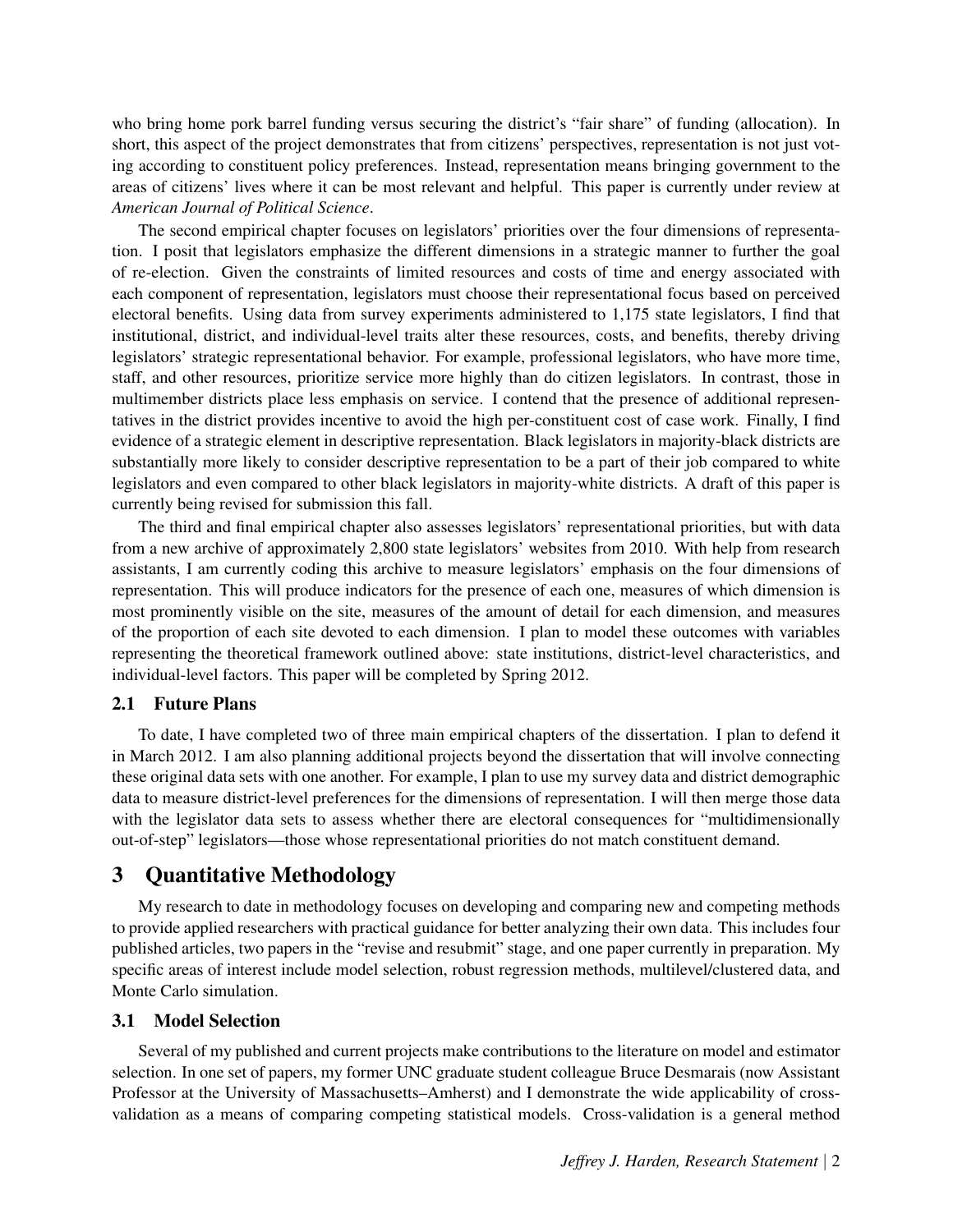that uses out-of-sample prediction to evaluate models, which is beneficial because the approach guards against overfitting the model to a particular sample of data. In a forthcoming *Political Analysis* article, we use the cross-validation methodology to evaluate competing estimators of the Cox proportional hazards model (Desmarais and Harden 2012). Another article, forthcoming in *State Politics & Policy Quarterly* (Harden and Desmarais 2011), applies cross-validation to the choice between ordinary least squares (OLS) and median regression. Finally, we compare cross-validation to several other model selection tests in the context of the choice between a standard count model and zero-inflated count model in a working paper (Desmarais and Harden N.d.).

My work in model selection also includes collaborations with Ken Bollen (UNC, Sociology), Surajit Ray (Boston University, Statistics), and Jane Zavisca (University of Arizona, Sociology). A paper that is conditionally accepted (pending minor revisions) at *Sociological Methods & Research* (Bollen, Ray, Zavisca, and Harden 2012) develops two new Bayes factor approximations, and conducts a simulation-based comparison of several competing methods. We show that the new approximations provide better guidance in model selection than more common methods under a wide range of conditions. Another paper, which has been invited for revision and resubmission to *Sociological Methodology* (Bollen, Ray, Zavisca, and Harden N.d.), extends our Bayes factor approximations to structural equation models (SEM). That paper demonstrates that they considerably outperform commonly-used measures of SEM model fit. The common theme running through all of this work is the development of theoretically-sound and practical methods to help researchers make more educated model/estimator selections.

## 3.2 Robust Regression/Handling Outliers

My work with Bruce Desmarais has produced a secondary agenda on robust regression methods and handling outliers. In Harden and Desmarais (2011), we compare OLS, which models the conditional-mean of the dependent variable as a function of the independent variables, to median regression (MR), which models the conditional-median. We demonstrate that by building the increased chance of observing extreme values into the model's assumptions, MR performs better in the presence of outliers because it is only minimally affected by them, whereas OLS can be greatly influenced by extreme values. As noted above, we also develop a test that researchers can use to determine which estimator better fits their samples of data.

We address the problem of outliers in event history models in the *Political Analysis* article mentioned above (Desmarais and Harden 2012). That research introduces to political science a robust estimator of the Cox regression model that downweights observations whose observed durations are considerably longer than the standard Cox model predicts. We show that problems such as measurement error or omitted variables can produce these outliers, and that the robust estimator can reduce the resulting bias to the coefficient estimates compared to those of the standard Cox model. As before, we also provide a test that researchers can use to select between the two methods in analyzing their own data. The overall goal of this work on robust regression is to provide researchers with tools for addressing outliers that are more principled than common approaches, such as arbitrarily deleting observations.

#### 3.3 Multilevel/Clustered Data

I am also interested in methods for making inferences with multilevel/clustered data. In a paper published in *State Politics & Policy Quarterly* (Harden 2011), I show that a common method for adjusting standard errors with clustered data—robust cluster standard errors—can underestimate true coefficient variability. I then demonstrate that a bootstrap method that resamples entire clusters of observations performs notably better. In an extension of this work that has been revised and resubmitted to *Statistics, Politics, and Policy* (Harden N.d.), I show that this bootstrapping method can improve inference from multilevel and generalized estimating equation models. My goals with this work are to emphasize the importance of properly accounting for the unique structure of multilevel data, and to provide researchers with better means to do so.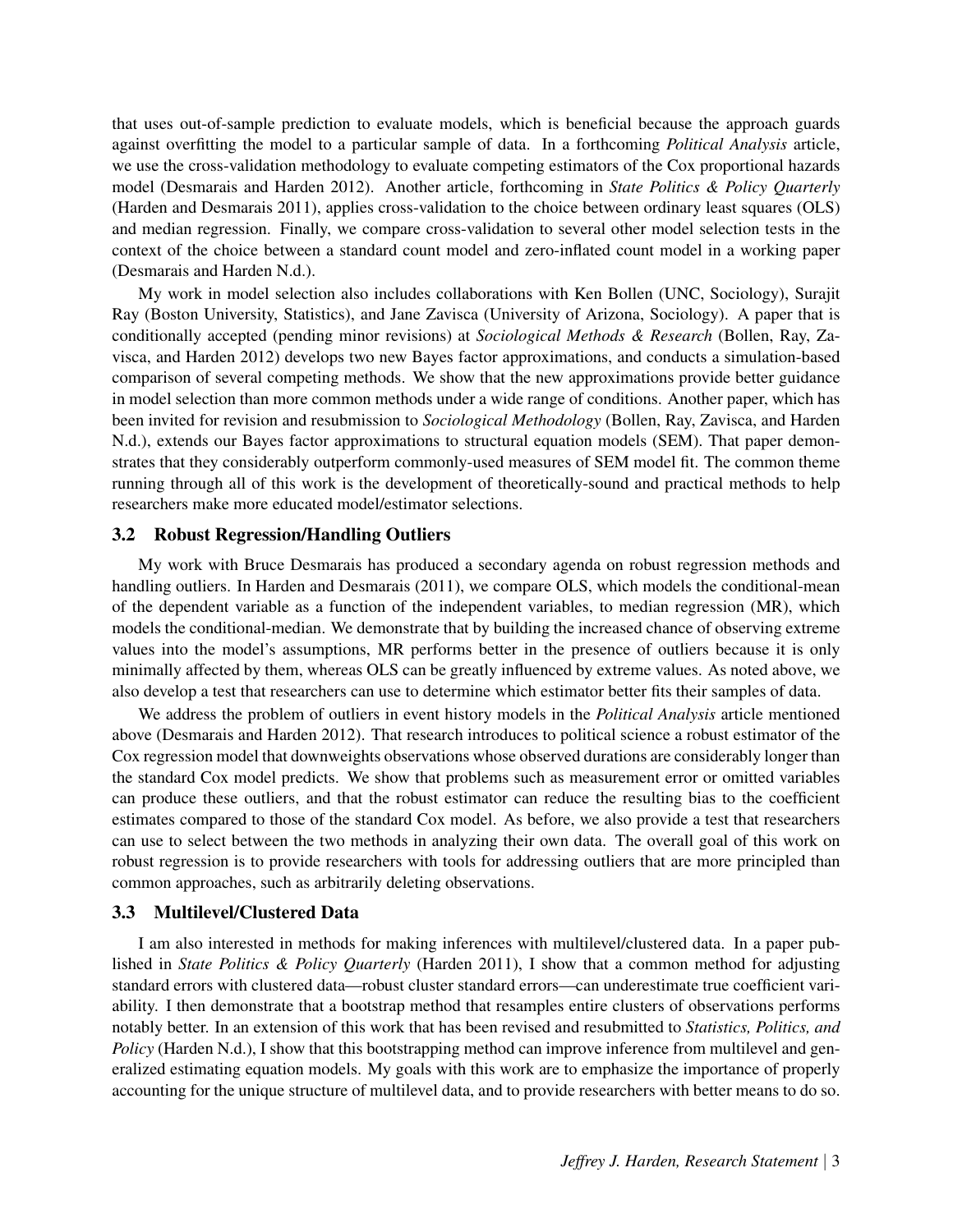#### 3.4 Monte Carlo Simulation

A key component of my methods research employs Monte Carlo simulation to evaluate competing statistical methods. Though simulation is no substitute for analytics, it can be useful in illustrating results to a wider audience, when no analytic solution is available, and in assessing the consequences of different data characteristics in more detail. For example, beyond simply stating that a given estimator is biased or inefficient, simulation can be used to assess the magnitude of that bias or inefficiency, and how it changes as a function of different conditions commonly found in actual data. Tom Carsey and I are formalizing this work in a book project, tentatively titled *Monte Carlo Simulation and Resampling Methods for Social Scientists*.

## 3.5 Future Plans

I also have several future projects planned as part of my methods agenda. For example, Bruce Desmarais and I are in the preliminary stages of a book project on using cross-validation in social science research. We also plan to examine other methods for model selection in future research, such as bootstrap model averaging, which incorporates uncertainty about competing specifications by using resampling to weight candidate models based on the observed data. Our central goal with this future work is the continued development of methods that help applied researchers evaluate their models of social science processes.

## 4 American Politics

My research to date in American politics centers primarily on political representation and the linkages between citizens and elites. This includes my dissertation, described above, and two published articles with Tom Carsey focusing on citizen preferences and policy responsiveness. I also have a secondary research agenda with Virginia Gray and Dave Lowery on the population ecology of interest groups.

#### 4.1 Citizen Preferences and Policy Responsiveness

In a recent *State Politics & Policy Quarterly* article (Carsey and Harden 2010), Tom Carsey and I contribute to the representation literature by constructing measures of U.S. state partisan identification, selfreported ideology, and policy mood using the National Annenberg Election Survey (NAES) and Cooperative Congressional Election Study (CCES). These measures improve on existing methods for estimating state-level citizen preferences because the surveys provide larger samples without pooling across years.

Tom and I then use these measures in a forthcoming *Public Choice* article (Harden and Carsey 2011). In that work we develop and test a theory explaining how legislators balance the (sometimes) rival pressures of constituency and party based on the diversity of ideological preferences in the district. Specifically, greater heterogeneity in constituent ideology weakens the impact of the average constituency views (i.e., the median voter) on roll-call behavior while strengthening the impact of party. We show support with data from the U.S. Senate, and conclude that the relative dispersion of preferences of legislative districts helps to determine the degree to which the delegate model of representation might characterize a legislative body as opposed to a model of responsible party government.

### 4.2 The Population Ecology of Interest Groups

My secondary research agenda in American politics, in collaboration with Virginia Gray and Dave Lowery (among others), centers on the population ecology of interest groups in the American states. For example, a forthcoming article in *Social Science Quarterly* (Lowery, Gray, Kirkland, and Harden 2012) conducts a direct test of the "competitive exclusion" hypothesis. Using data on state Chambers of Commerce, we show that generalist organizations—those that represent a wide array of members—in heavily populated interest systems struggle to secure members and lobby on fewer issues compared to their counterparts in less densely populated ones. A current project (Lowery, Gray, Shor, and Harden N.d.) demonstrates that party polarization in state legislatures corresponds with an increase in the density of state interest communities.